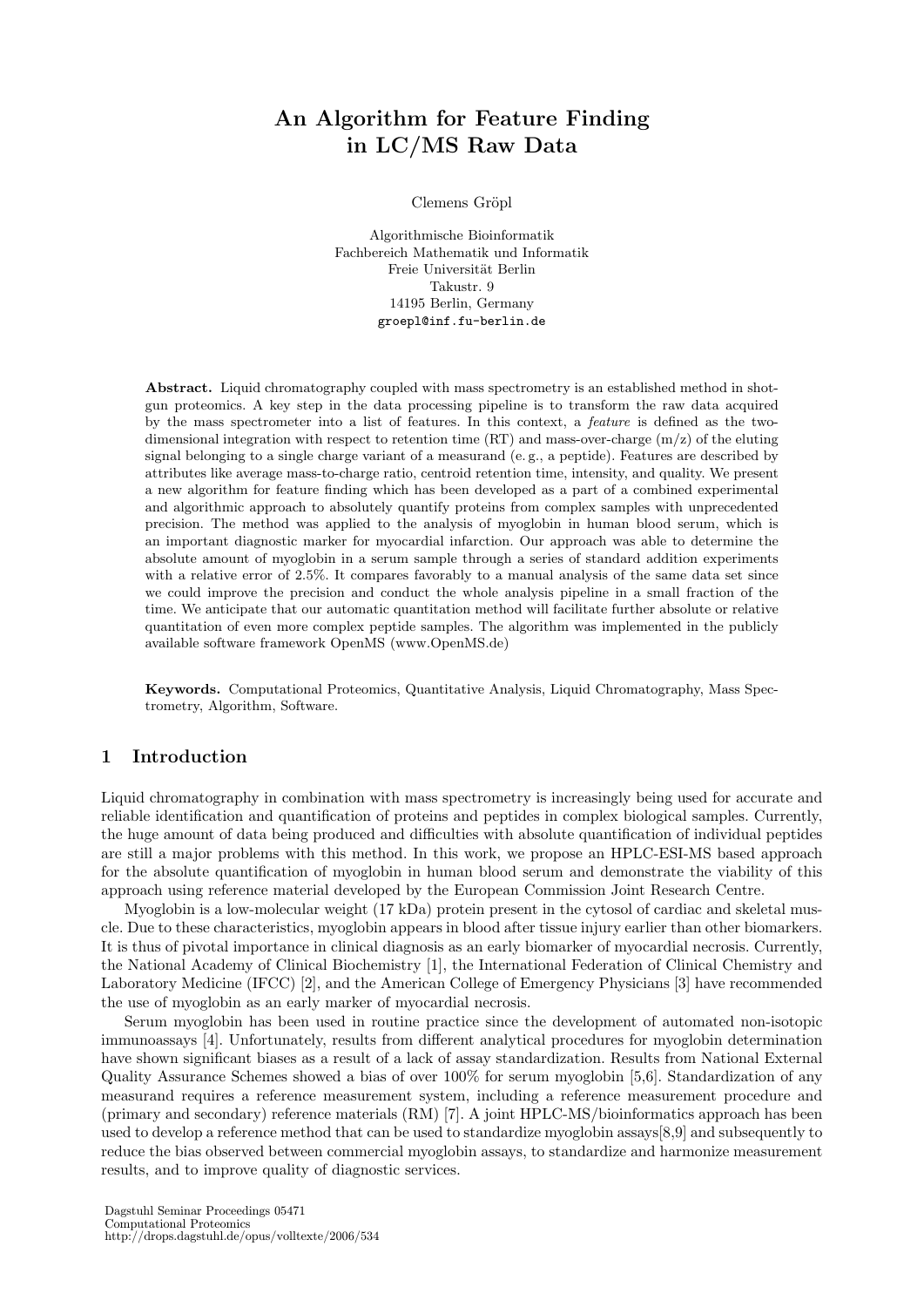

<span id="page-1-0"></span>Fig. 1. Feature finding from a global perspective. A section of a LC/MS raw data map (left) and the features extracted from it by the feature finding algorithm (right).



<span id="page-1-1"></span>Fig. 2. A small part of the raw data (left) and a model adjusted to it (right).

HPLC-MS experiments produce a flood of data that is difficult to handle and analyze. It is necessary to reduce the raw instrument data to the essential features therein: the retention time, mass-to-charge ratio, and intensity of each peptide (or any other component) eluting from the column. The transformation of raw instrument data to so-called *feature maps* reduces the data volume and improves the running time of further analysis steps. Besides, it yields valuable secondary information which is not immediately evident from the raw data, such as charge estimates of peptides. The idea of two-dimensional raw data maps and the concept of peptide features is not novel [\[10,](#page-6-9)[11\]](#page-6-10) but has just started to emerge as a basis of quantitation and visualization of MS data.

Our new algorithm for feature finding identifies the raw data points belonging to a feature and fits a two-dimensional model to the extracted region of the input data. The model is based on a Gaussian elution profile along the retention time axis (or any other appropriate function) and a theoretical isotope pattern along the m/z axis. The output of the feature finder is a map of features, each identified by its RT and  $m/z$ coordinates and its intensity. Fig. [1](#page-1-0) shows a part of the raw data file and the features found in it. Fig. [2](#page-1-1) shows an example of how a feature model is adjusted to a (small) segment of the input data. Features can have annotations like the charge state and the quality of the model fit to the data.

The feature finding algorithm has been implemented in OpenMS [\[12\]](#page-6-11), an object-oriented software platform for shotgun proteomics. OpenMS makes extensive use of generic programming techniques in C++ and thereby provides fast execution of programs and portable code. It is tested on different Linux platforms (e.g. Fedora Core 4, Scientific Linux 4 and Suse Linux 9 and 10) using 32 bit and 64 bit architectures. OpenMS itself is based on several other open-source libraries such as QT (TrollTech Inc.) and the GNU Scientific Library. OpenMS provides efficient data structures and algorithms for the analysis of multi-dimensional HPLC-MS data. It is available as open-source software under the lesser GNU public license (LGPL). Source code is available from the project web site at <www.OpenMS.de>.

In the experimental part of this work, myoglobin was separated from the highly abundant serum proteins by means of strong anion-exchange chromatography. Subsequently, the myoglobin-fraction was trypsinized and the peptides were analyzed by capillary reversed-phase high-performance liquid chromatography-electrospray ionization mass spectrometry (RP-HPLC-ESI-MS) using an ion-trap mass spectrometer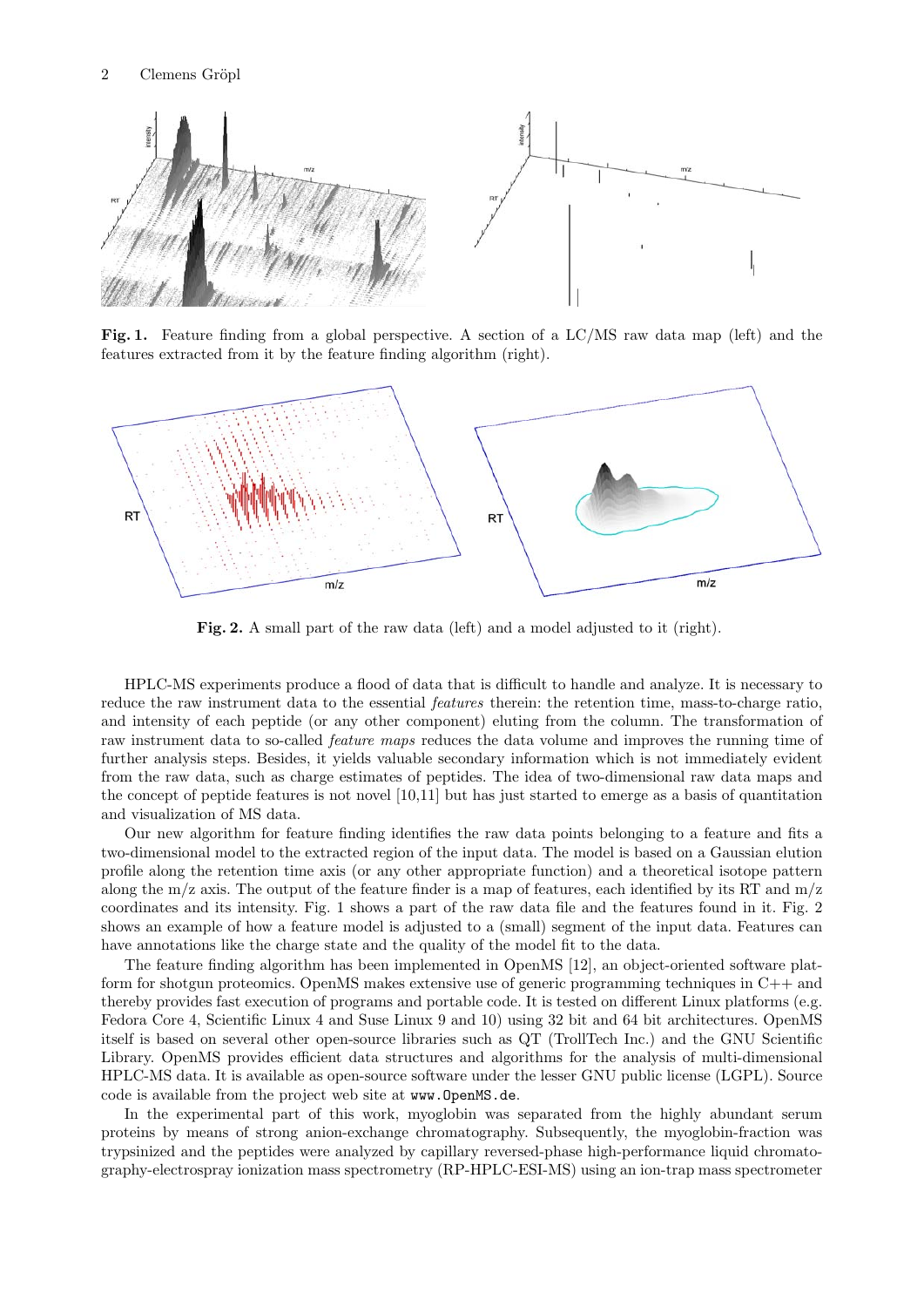operated in full-scan mode. In order to avoid quantification errors by artifacts in the sample preparation we added a constant amount of horse myoglobin to each sample in the additive series. We chose horse myoglobin as internal standard, since the tryptic horse peptides corresponding to their human counterparts elute roughly at the same time and are sufficiently different from the human peptides, such that corresponding peptides have different mass. To achieve an absolute quantification, known amounts of human myoglobin were added to aliquots of the sample. Each of the samples was measured in four replicates. The details of the experimental conditions have been described elsewhere [\[13](#page-8-0)[,14\]](#page-8-1).

The eluting peptides were detected in a quadrupole ion trap mass spectrometer (Esquire HCT from Bruker, Bremen, Germany) equipped with an electrospray ion source in full scan mode  $(m/z 500-1500)$ . Each measurement consisted of ca. 1830 scans. The scans were roughly evenly spaced over the whole retention time window with an average of 0.9 scans per second. The sampling accuracy in mass-to-charge dimension was 0.2 Th. The instrument software was configured to store the measurement data in its most unprocessed form available (described below). The raw data was converted to flat files of size ca. 300 MB each using Bruker's CDAL library. (MzData was not an option at the time the analysis was performed. In the meantime, support for mzData has been added to OpenMS.) Quantitation of the myoglobin peptides in the serum sample was then conducted as described in the next section.

## 2 Feature finding

By the term feature finding we refer to the process of transforming a file of raw data as acquired by the mass spectrometer into a list of features. Here a feature is defined as the two-dimensional integration with respect to retention time  $(RT)$  and mass-over-charge  $(m/z)$  of the eluting signal belonging to a single charge variant of a peptide. Its main attributes are average mass-to-charge ratio, centroid retention time, intensity, and a quality value.

In our study, the raw data set exported from the instrument consisted of *profile spectra*, but no baseline removal or noise filtering had been performed. In particular, no peak picking had taken place (where peak picking denotes the process of transforming a profile spectrum to a stick spectrum by grouping the raw data points into one-dimensional "peaks", which have a list of attributes similar to those of features). Features are commonly generated from raw data by forming groups with respect to one dimension after the other, thereby reducing the dimensionality one by one. However better results can be achieved using a genuinely two-dimensional approach.

Theoretical model of features Each of the chemical elements contributing to the sum formula of a peptide has a number of different isotopes occurring in nature with certain abundance [\[15\]](#page-8-2). The mass differences between these isotopes can be approximated by multiples of 1.000495 Da up to the imprecision of the instrument. Given these parameters, and the empirical formula of a peptide, one can then compute its the theoretical stick spectrum. In our study, such an isotope pattern has 3-6 detectable masses. Since the lightest isotopes are by far most abundant for the elements C, H, N, O, and S, it is common to use the corresponding stick as a reference point, called monoisotopic peak.

If the peaks for consecutive isotope variants are clearly separated in the profile spectra, they can be picked individually and combined to isotope patterns afterward. However, in our raw data set, having a sampling accuracy of 0.2 Th, this is the case only for charge 1. Already for charge 2 the profiles of peaks overlap to such an extent that such a two-step approach is not feasible. Moreover, as the mass and charge increases, the whole isotope pattern at a given fixed value of m/z becomes more and more bell-shaped and eventually converges to a normal distribution. In our case, neither extreme is a good approximation. Instead, we model the  $m/z$  profile of the raw data points belonging to a single isotope pattern by a mixture of normal distributions, as shown in Fig. [4](#page-4-0) (left).

One of our design goals was that the algorithm should not rely on information about specific peptides given in advance. Therefore the empirical formula of a peptide of a given mass is approximated using socalled averagines, that is, average atomic compositions taken from large protein databases. For example, an averagine of mass 1350 contains "59.827" C atoms, "4.997" N atoms etc. We calculated the isotopic distributions of the tryptic myoglobin peptides and found that they are well approximated by averagines (see Fig. [3](#page-3-0) in the Appendix). If necessary, an even better approximation could be used that takes into account that the peptides are digested by a specific protease (in our case trypsin), which results in a bias of the amino acids at the end of a peptide. The theoretical m/z distribution is then obtained by convoluting the sticks of the theoretical isotope pattern with a normal distribution to simulate the measurement inaccuracy.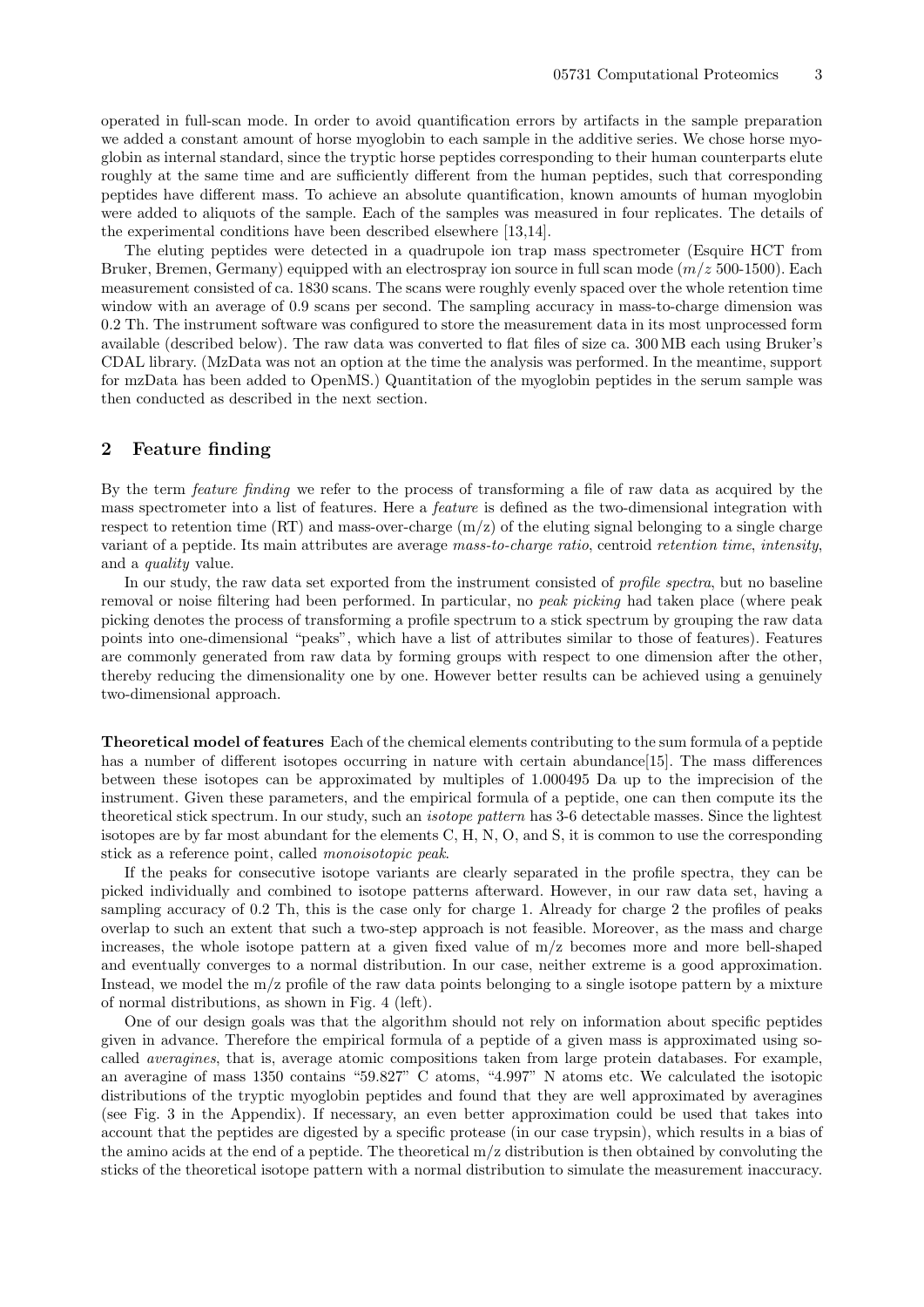The left part of Fig. [4](#page-4-0) shows the effect of the smoothing width on an averagine isotope distribution at mass 1350 Da.



<span id="page-3-0"></span>Fig. 3. The comparison shows that the isotope distributions for tryptic myoglobin (human and horse) peptides are well approximated by averagines.

The signal of a single charge variant of a peptide extends over a certain interval of retention time. As a model for the retention profile, we currently use a normal distribution with variable width. More sophisticated models that incorporate fronting and tailing effects that are observed especially for high intensity peaks are known (see e.g. [\[16,](#page-8-3)[17\]](#page-8-4)). These shall be investigated in subsequent work.

It is natural to assume that isotope pattern and elution profile are independent from each other. Consequently, our theoretical model for features is a product of a model for the m/z domain and a model for the retention time domain. An example of a two-dimensional feature model is shown in the right part of Fig. [4.](#page-4-0)

<span id="page-3-1"></span>Algorithm The algorithm for feature finding consists of four main phases:

- 1. Seeding. Data points with high signal intensity are chosen as starting points of the feature detection.
- 2. Extension. The region around each seed is conservatively extended to include all potential data points belonging to the feature.
- 3. Modeling. A two-dimensional statistical model of the feature is calculated.
- 4. Adjusting. The tentative region is then adjusted to contain only those data points that are compatible with the model.

The modeling and adjusting phases can potentially have a large effect on the statistical model of the feature. Therefore we re-calculate the statistical model and apply the adjusting phase for a second time. That is, we repeat phases 3 and 4. A feature is reported only if its quality value is above a user-specified value. Input and output of the algorithm is illustrated in Fig. [2](#page-1-1) and [1.](#page-1-0) We will now go through the four stages in more detail.

Seeding After the relevant portion of the input file (a retention time window) has been read into main memory, it is (effectively) sorted according to the intensity of the raw data points. In a greedy fashion we consider the most intense data point as a so-called seed for the formation of a feature. This is motivated by the fact that the most intense data points are very likely to belong to a feature. A seed is considered for the next phase (extension) only if it is not already contained in a feature. We stop when the seed intensity falls below a threshold. (The actual implementation does not sort the raw data physically, but uses a priority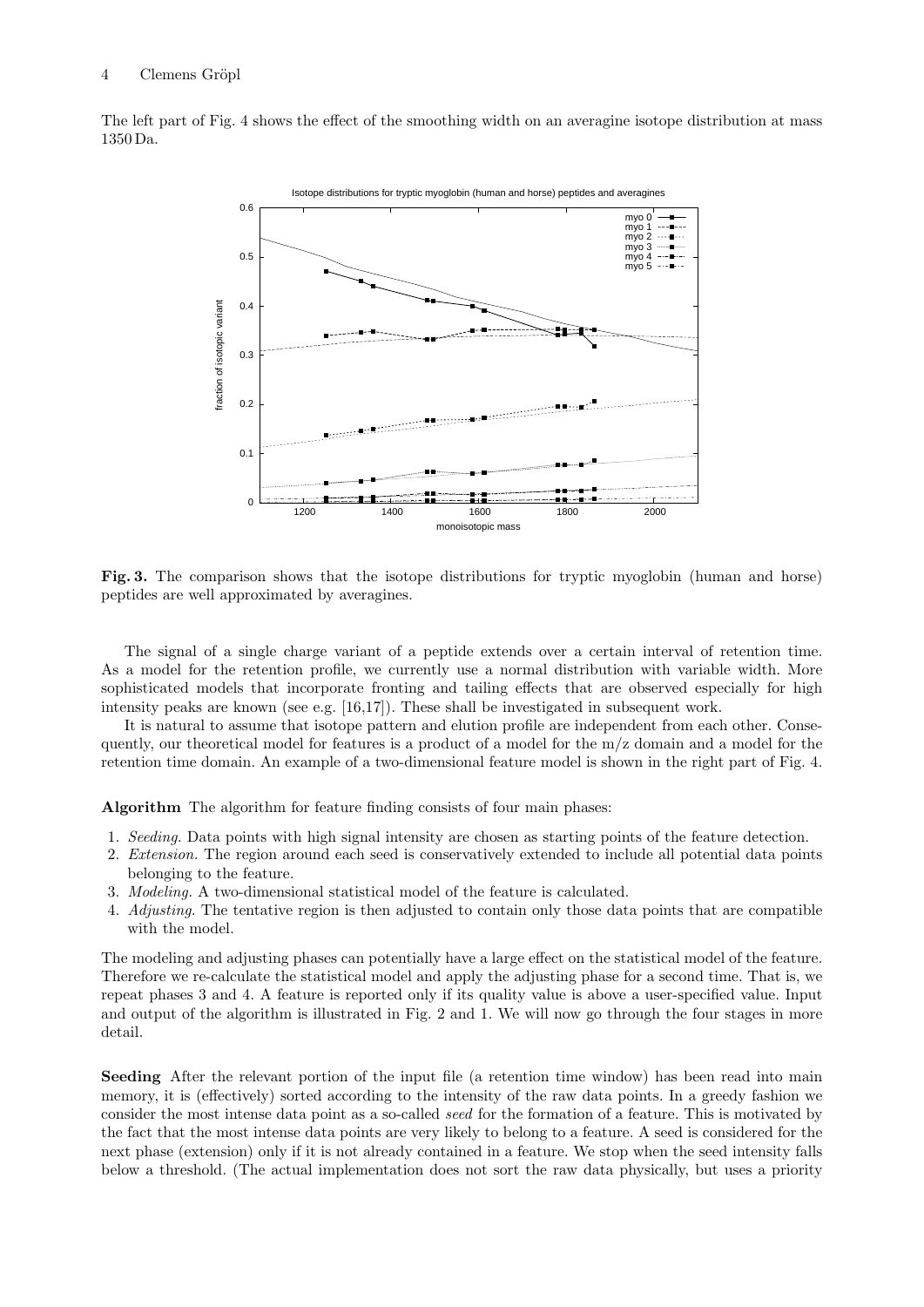

<span id="page-4-0"></span>Fig. 4. (a) Effect of the smoothing width on the theoretical isotope distribution of a peptide of mass 1350 Da. Increasing the smoothing width can emulate the effect of low instrument resolution. (b) A two-dimensional model for a feature of charge two and mass 1350 Da.

queue instead, from which the seeds are extracted in order of intensity. This way the low-intensity data points need not be sorted.)

Extension Given a seed, we conservatively determine a region around it that very likely contains all data points of the feature. The region grows in all directions simultaneously, preferring the strongest raw data points near the boundary.

Initially, the region is empty and the boundary set only contains the seed. In each step, a data point in the boundary is selected and moved into the region. Then the boundary is updated by exploring the neighborhood of the selected data point. The selected data point is chosen based on a priority value, and the boundary set is implemented as a priority queue (This should not to be confused with the priority queue used for seeding). The priority of a data point is never decreased by an update of the boundary. If the updated priority of a neighboring data point exceeds a certain threshold, it is moved into the boundary. The seed extension stops when the intensity of all data points in the boundary falls below a certain threshold.

The priority values of raw data points are not identical to their intensities. Their purpose is to control the growth of the feature, such that a number of constraints are met: The boundary should be a relatively 'thin' layer around the region. It should be resistant to noise in the data and allow for 'missing' raw data points. Data points close to the region should be preferred. We compute the priority values as follows: When a data point is extracted from the priority queue, we explore a cross-like neighborhood around it in four directions ("m/z up", "m/z down", "RT up", "RT down"). The priority is calculated by multiplying the intensity of the data point with a certain function of the distance from the extracted point. Currently we use triangular shapes that go to zero at distance  $2.0 s$  in RT and  $0.5$  Th in m/z.

The criteria controlling the growth of the boundary and the stopping of the seed extension are adapted during the seed extension process based on the information gathered so far. This is done as follows:

1. We compute an intensity threshold for stopping the extension phase. The threshold is a fixed percentage of the fifth-largest intensity (we do not choose the largest for robustness reasons).

2. We maintain a running average of the data point positions, weighted by their intensities. The neighborhood of a boundary point is not further explored if it is too distant from the centroid of the feature. This is important to avoid collecting low intensity data points (baseline) when the seed has a relatively low intensity.

Modeling Given a region, we fit a two-dimensional statistical model to it. The point intensity of the twodimensional model is the product of two one-dimensional models, one explaining the isotope pattern and one explaining the elution profile. The raw data points are considered empirical samples from this distribution.

The fit in m/z dimension examines different distributions implied by charge states in a range provided by the user (currently 1 to 3). For each charge, we try a number of smoothing widths of the averagine isotope pattern (currently 0.15, 0.2, 0.25, 0.3, and 0.35 Th). The correct charge state is likely to provide the best fit to the data points. In addition we also fit a normal distribution using maximum likelihood estimators. As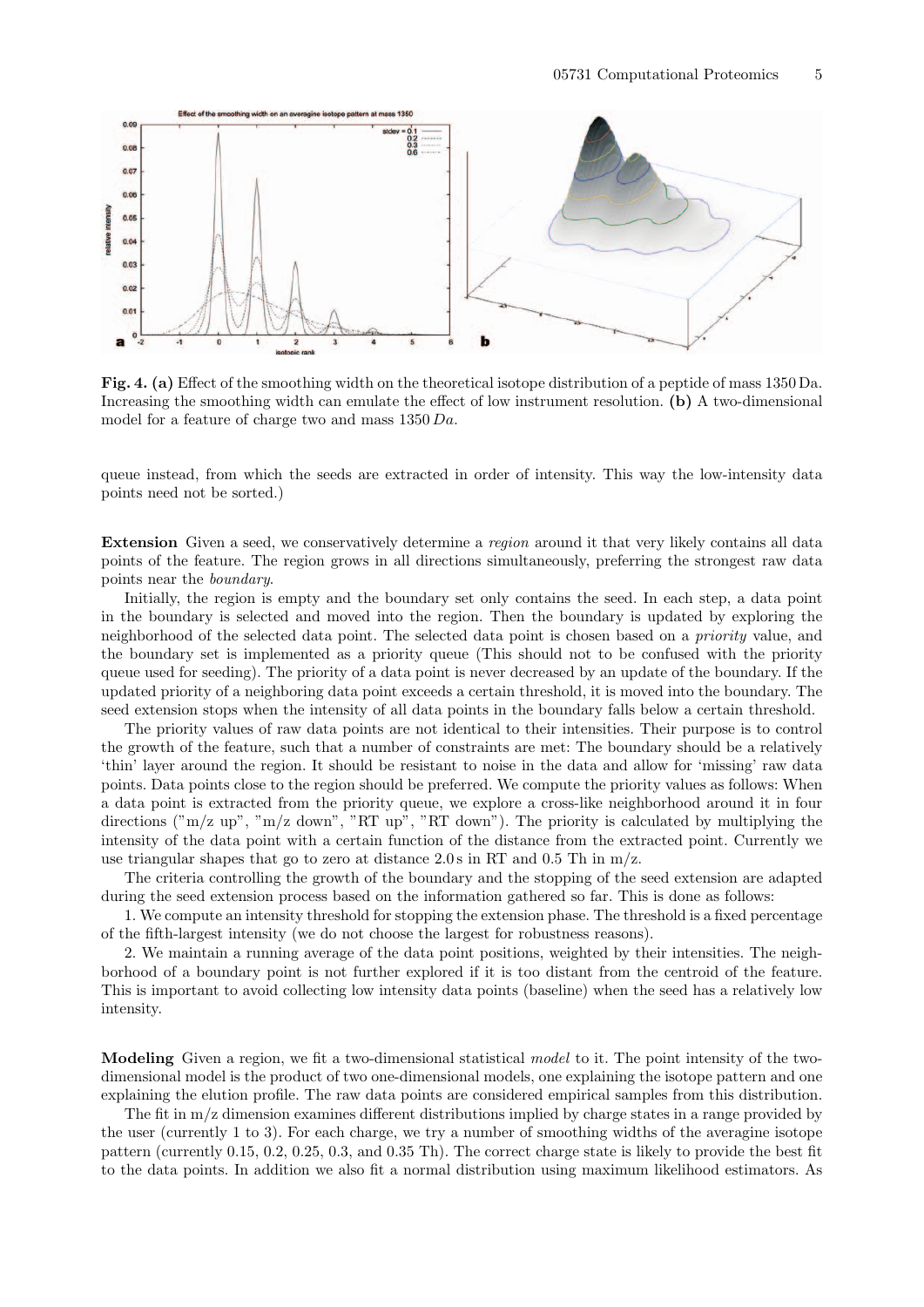a measure of confidence in the charge prediction we report on the distance to the fit with the second best charge hypothesis. The fit in retention time dimension uses a maximum likelihood normal approximation.

The quality of fit of the data against a model is measured using the squared correlation

$$
\frac{(\sum_x f(x)g(x))^2}{\sum_x f(x)^2 \sum_x g(x)^2},
$$

where  $f =$  observed,  $g =$  model,  $x =$  data point position. Other methods like the  $\chi^2$ -test have already been implemented in OpenMS and can be used if desired.

Adjusting At this stage of the algorithm, we have a region of data points and a statistical model for it. But the region is very likely to contain data points not belonging to the feature. To discard those, and keep only those data points which are consistent with the statistical model, we re-assemble the data points contained in the feature similar to the extension phase using a modified priority that takes the model into account. Using a model is the main difference of this phase compared to the extension phase.

To combine the theoretical and observed intensities, we use the geometric mean of the observed intensity of a data point and its prediction by the model as the priority for extension. This is based on the following considerations: Since the normal distribution decays exponentially at its tails, data points not explained by the model are effectively cut off. Moreover the geometric mean compensates for inaccuracies when the intensity of the data points decays faster than predicted. Of course many other strategies for adjusting can be considered and should be tested in the future.

## 3 Results

We performed a series of 32 RP-HPLC-ESI-MS measurements as described above (four replicates of eight different spiked concentrations). The quantification was performed using the eleventh tryptic peptide of human myoglobin, HGATVLTALGGILK, here denoted T11hu, with and without the tenth tryptic peptide of horse myoglobin, HGTVVLTALGGILK, denoted T10ho, as an internal standard. These two peptides are sufficiently similar to behave similarly in terms if ionization and still can be separated easily in both RT and m/z dimension.

To assess the quality of the automated analysis, we also report the results of a manual expert analysis of the same data set that was performed earlier by Bettina Mayr [\[18\]](#page-8-5). Manual quantification was performed using the Bruker instrument software and Microsoft Excel. The peak areas were calculated from extracted ion chromatograms with an isolation width of  $\pm 0.5$  Da after smoothing with a Gauss filter.

Automated analysis was performed using the features found by the algorithm described in Section [2](#page-3-1) without further manual intervention. We provided approximate masses and approximate retention times of the peptides used for quantification and restricted the feature finding to a large window of the raw data  $(RT = 900-1600 \text{ sec}, m/z = 600-1000 \text{ Th})$  to speed up the process. The algorithm then identified features in the 32 data sets, integrated the feature areas and performed the statistical analysis detailed in the following table:

| Method                                                  | OpenMS   | Manual   |
|---------------------------------------------------------|----------|----------|
| Computed concentration $\frac{[ng/\mu]}{[ng/\mu]}$      | 0.474    | 0.382    |
| Lower bound of 95% interval $\frac{[ng/\mu]}{[ng/\mu]}$ | 0.408    | 0.315    |
| Upper bound of 95% interval $\frac{[ng/\mu]}{[ng/\mu]}$ | 0.545    | 0.454    |
| True value $\left[\frac{n g}{\mu}\right]$               | 0.463    | 0.463    |
| Relative deviation from true value $[\%]$               | $+2.46$  | $-17.42$ |
| Lower bound of $95\%$ interval $[\%]$                   | $-11.82$ | $-32.04$ |
| Upper bound of 95% interval [%]                         | $+17.62$ | $-1.84$  |

Both manual and automated analysis were able to estimate the true concentration of myoglobin in the serum sample with very high precision. However the manual analysis of these large data sets amounts to half a day of work, whereas the automated analysis of the data sets could be performed in less than 2 hours on a 2.6 GHz Pentium IV machine with 1 GB of RAM running Linux. The regression results are shown in Fig. [5.](#page-6-12)

The results of several additional independent studies for myoglobin quantification all yielded relative quantification errors below 8% (data not shown). Automated analysis of the data sets yielded comparable or better results in these experiments.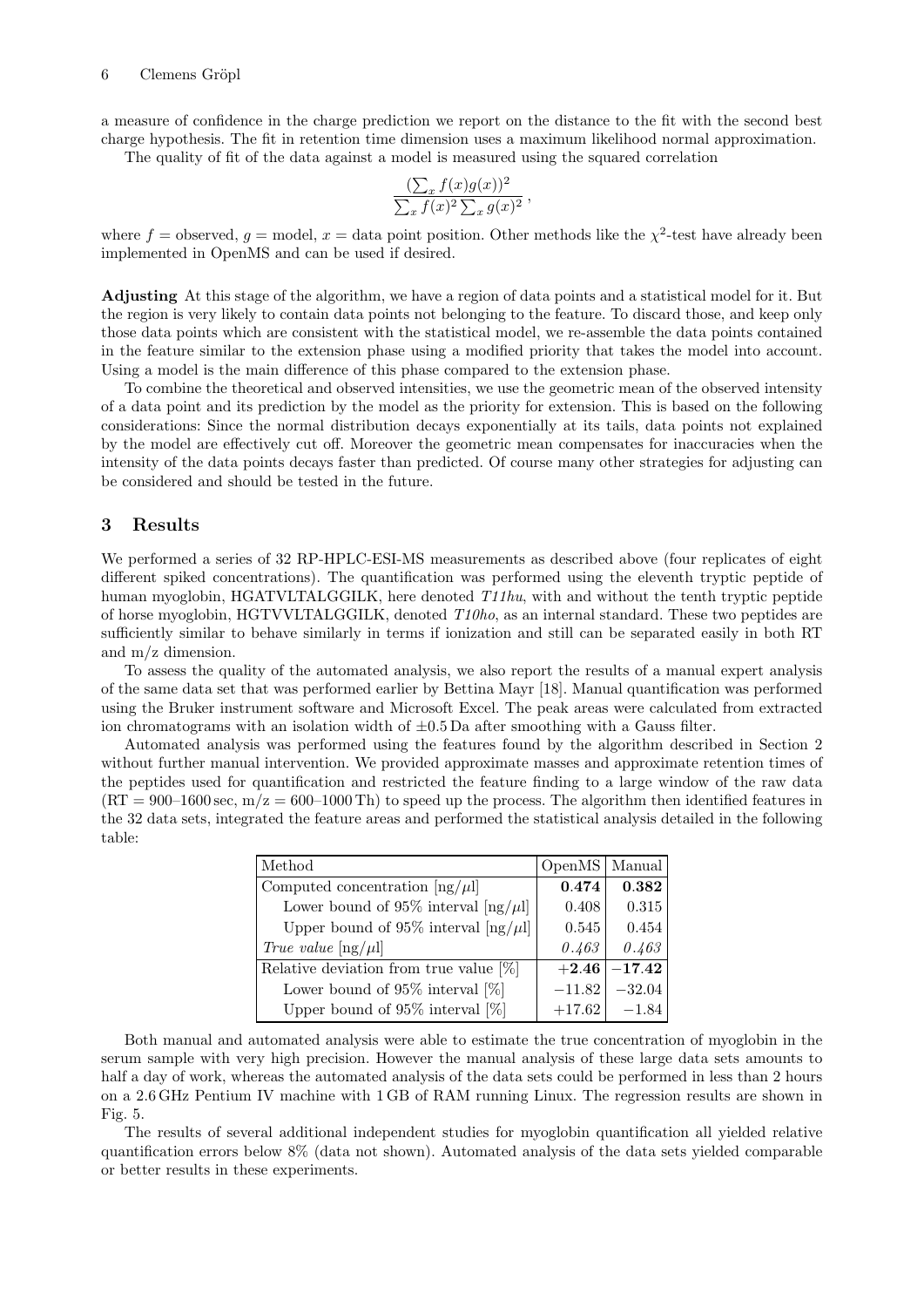

<span id="page-6-12"></span>Fig. 5. Regression results for manual (left) and automated (right) analysis of myoglobin in serum samples. The automated analysis yields smaller standard deviations between replicates of the same sample and tighter error bounds on the absolute concentration computed.

### 4 Conclusion and Outlook

We have presented a new algorithm for feature finding in LC/MS raw data. Using it, we were able to determine the absolute myoglobin content of human serum plasma with very high precision.

Since the presentation of the talk, the implementation has been fully redesigned. For example, the four key steps have become individual classes, and the data structure for LCMS maps has been factored out. See Fig. [6.](#page-7-0) We are currently investigating alternatives for the individual stages of the algorithm (seeding, extending, modeling, adjusting) and improving the running time.

### References

- <span id="page-6-0"></span>1. Wu, A., Apple, F., Gibler, W., Jesse, R., Warshaw, M., Valdes, J.R.: National academy of clinical biochemistry standards of laboratory practice: recommendations for use of cardiac markers in coronary artery diseases. Clinical Chemistry 45 (1999) 110–121
- <span id="page-6-1"></span>2. M., P., Apple, F., Christenson, R., Dati, F., Mair, J., Wu, A.: Use of biochemical markers in acute coronary syndromes. Clin. Chem. Lab. Med. 37 (1999) 687–693
- <span id="page-6-2"></span>3. Fesmire, F., Campbell, M., Decker, W., Howell, J., Kline, J.: Clinical policy: critical issues in the evaluation and management of adult patients presenting with suspected acute myocardial infarction or unstable angina. Ann. Emerg. Med. 35 (2000) 521–544
- <span id="page-6-3"></span>4. Wu, A.H., Laios, I., Green, S., Gornet, T.G., Wong, S.S., Parmley, L., Tonnesen, A.S., Plaisier, B., Orlando, R.: Immunoassays for serum and urine myoglobin: myoglobin clearance assessed as a risk factor for acute renal failure. Clin Chem 40 (1994) 796–802
- <span id="page-6-4"></span>5. College of American Pathologists: Cardiac markers survey (2003) Northfield, IL.
- <span id="page-6-5"></span>6. Panteghini, M.: Recent approaches to the standardization of cardiac markers. Scand. J. Clin. Lab. Invest. 61 (2001) 95–102
- <span id="page-6-6"></span>7. Panteghini, M. In: Standardization of cardiac markers. Totowa (2003) 213–229
- <span id="page-6-7"></span>8. Dati, F., Linsinger, T., Apple, F., Christenson, R., Mair, J., Ravkilde, J., et al.: IFCC project for standardization of myoglobin immunoassays. Clin. Chem. Lab. Med. 40 (2002) S311
- <span id="page-6-8"></span>9. Dati, F., Panteghini, M., Apple, F., Christenson, R., Mair, J., Wu, A.: Proposals from the IFCC committee on standardization of markers of cardiac damage (C-SMCD): strategies and concepts on standardization of cardiac marker assays. Scand. J. Clin. Lab. Invest. 230 (1999) 113–123
- <span id="page-6-9"></span>10. Leptos, K.C., Sarracino, D.A., Jaffe, J.D., Krastins, B., Church, G.M.: MapQuant: Open-source software for large-scale protein quantification. Proteomics 6 (2006) 1770–1782
- <span id="page-6-10"></span>11. Radulovic, D., Jelveh, S., Ryu, S., Hamilton, T.G., Foss, E., Mao, Y., Emili, A.: Informatics platform for global proteomic profiling and biomarker discovery using liquid chromatography-tandem mass spectrometry. Molecular and Cellular Proteomics 3 (2004) 984–997
- <span id="page-6-11"></span>12. Kohlbacher, O., Reinert, K., Gröpl, C., Lange, E., Pfeifer, N., Schulz-Trieglaff, O., Sturm, M.: TOPP – The OpenMS Proteomics Pipeline. submitted (2006)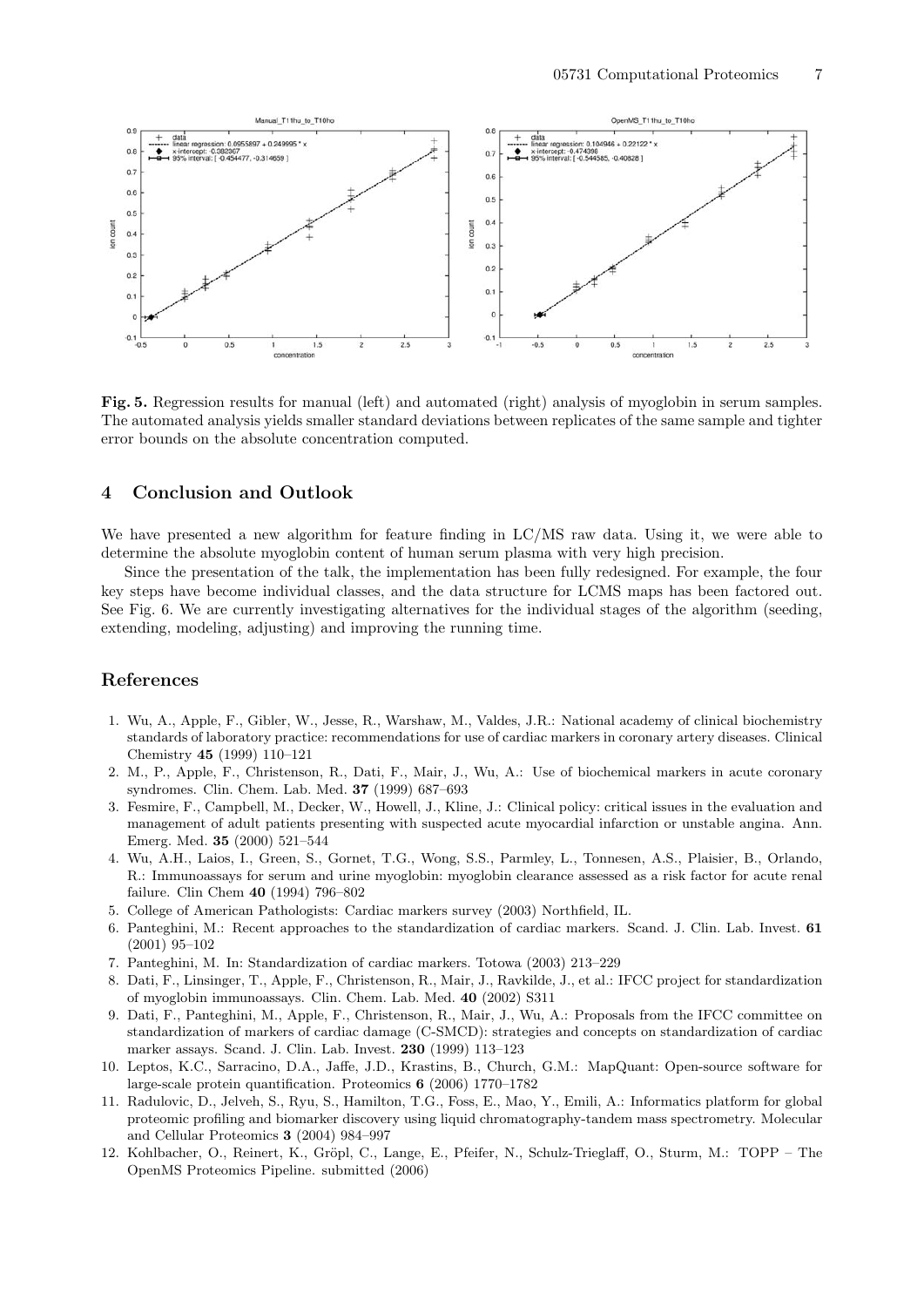

<span id="page-7-0"></span>Fig. 6. UML class diagram of the redesigned FeatureFinder application in OpenMS.